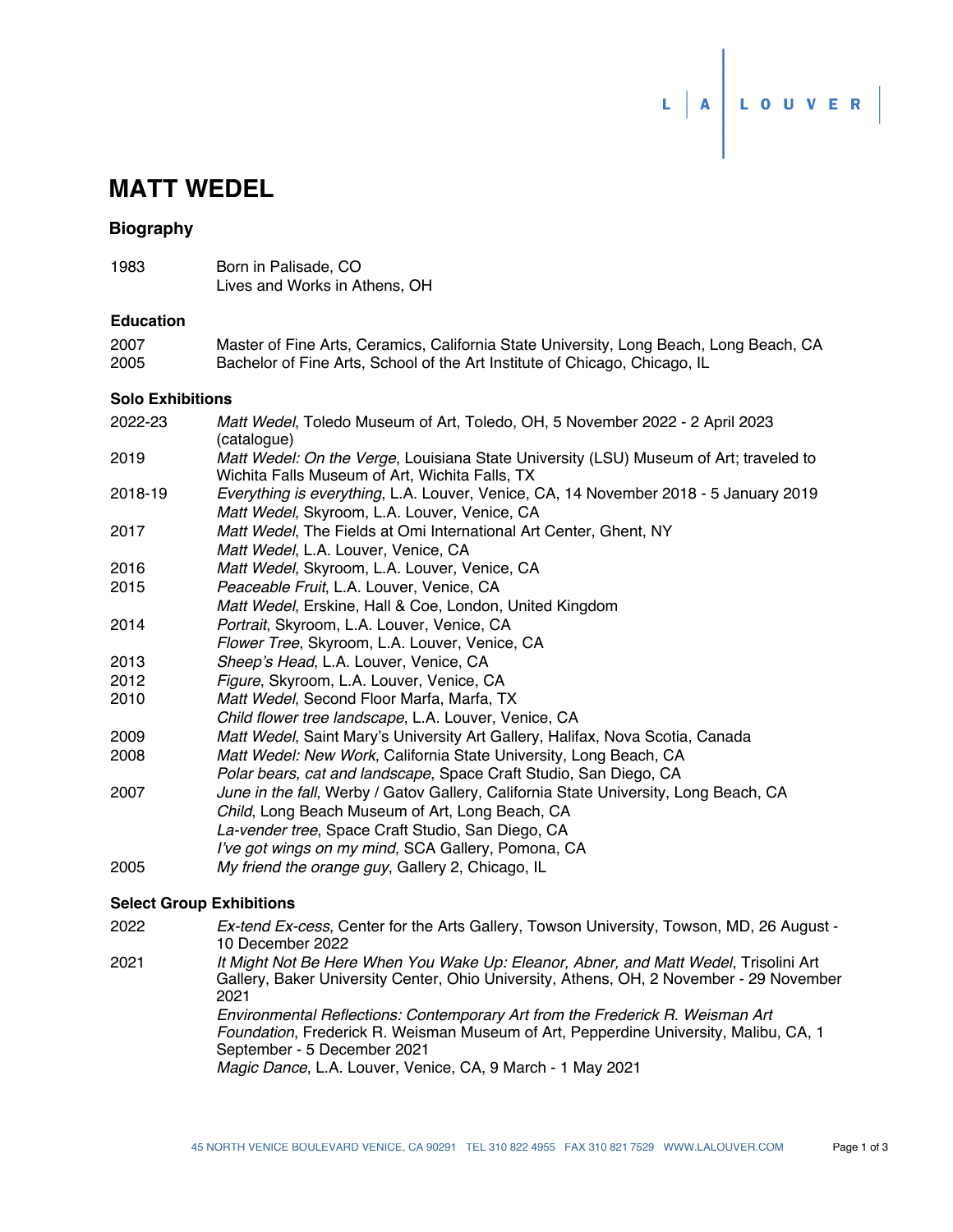|         | Earth Transformed: Ceramic Artists Invitational, Rosewood Gallery, Kettering, OH, 1 March<br>- 2 April 2021                                                                                                                                                                                                                                                                                                                                                                                                                                                                                                                                        |
|---------|----------------------------------------------------------------------------------------------------------------------------------------------------------------------------------------------------------------------------------------------------------------------------------------------------------------------------------------------------------------------------------------------------------------------------------------------------------------------------------------------------------------------------------------------------------------------------------------------------------------------------------------------------|
| 2020-21 | A Mark Extended, Wasserman Projects, Detroit, MI, 26 February - 17 April 2021<br>45 at 45: L.A. Louver Celebrates 45 Years with 45 Artists, L.A. Louver, Venice, CA, 20                                                                                                                                                                                                                                                                                                                                                                                                                                                                            |
|         | October 2020 - 16 January 2021                                                                                                                                                                                                                                                                                                                                                                                                                                                                                                                                                                                                                     |
| 2019    | Particle and Wave: PaperClay Illuminated, Arizona State University Art Museum, Ceramics<br>Research Center, Tempe, AZ, 22 June - 21 September 2019; traveled to Daum Museum of<br>Contemporary Art, Sedalia, MO 12 Oct - 15 Dec 2019; Nora Eccles Museum of Art, Logan,<br>UT 25 January - 2 May 2020; Hold - Redline Gallery, Denver, CO May - August, 2020; The<br>Fuller Craft Museum, Brockton, MA 8 Sep 2020 - 15 April 2021; Holter Museum of Art,<br>Helena, MT 1 May - 30 July 2021; Boise Art Museum, Boise, Idaho 15 Aug - 13 Oct 2021<br>Ceramic Momentum, CLAY Museum of Ceramic Art, Middelfart, Denmark, 10 May - 3<br>November 2019 |
|         | Group Show, L.A. Louver, Venice, CA, 1 May - 8 June 2019                                                                                                                                                                                                                                                                                                                                                                                                                                                                                                                                                                                           |
| 2018-19 | Small Works, Great Artists, Erskine, Hall & Coe, London, UK, 26 February - 21 March 2019<br>The Incongruous Body, American Museum of Ceramic Art, Pomona, CA, 11 August 2018 -<br>20 January 2019                                                                                                                                                                                                                                                                                                                                                                                                                                                  |
|         | Melting Point: Movements in Contemporary Clay, CAFAM, Los Angeles, CA, 28 January -<br>6 May 2018                                                                                                                                                                                                                                                                                                                                                                                                                                                                                                                                                  |
|         | Evolver, L.A. Louver, Venice, CA                                                                                                                                                                                                                                                                                                                                                                                                                                                                                                                                                                                                                   |
| 2017    | On the Road: American Abstraction, David Klein Gallery, Detroit, MI<br>C'est le Bouquet! Quand les Fleurs Inspirent la Céramique, Fondation d'Enterprise<br>Bernardaud, Limoges, France                                                                                                                                                                                                                                                                                                                                                                                                                                                            |
| 2016    | Fired Up: Monumental Clay, Palo Alto Art Center, Palo Alto, CA                                                                                                                                                                                                                                                                                                                                                                                                                                                                                                                                                                                     |
|         | LA Today, curated by Carl Schlosberg, Royale Projects, Los Angeles, CA                                                                                                                                                                                                                                                                                                                                                                                                                                                                                                                                                                             |
|         | Contemporary Ceramics, Lincoln Center for the Performing and Visual Arts, Fort Collins,<br>CO                                                                                                                                                                                                                                                                                                                                                                                                                                                                                                                                                      |
|         | Visiting Artist Exhibition, Archie Bray Foundation, Helena, MT                                                                                                                                                                                                                                                                                                                                                                                                                                                                                                                                                                                     |
| 2015    | Abstraction, L.A. Louver, Venice, CA                                                                                                                                                                                                                                                                                                                                                                                                                                                                                                                                                                                                               |
|         | Colors Defined, Cohen Gallery, Alfred University, Alfred, NY<br>Century City Sculpture 2015, organized by the Sculpture Committee of the Century City<br>Chamber of Commerce Arts Council and the Century City Arts & Culture Foundation, The<br>Hines Property, Los Angeles, CA                                                                                                                                                                                                                                                                                                                                                                   |
|         | Summer Exhibition, Erskine, Hall & Coe, London, United Kingdom<br>Environmental Impact: Selections from the Frederick R. Weisman Art Foundation,<br>Carnegie Art Museum, Oxnard, CA                                                                                                                                                                                                                                                                                                                                                                                                                                                                |
| 2013    | Lost Horizon: Landscape by Other Means: Works from the Permanent Collection, Saint<br>Mary's University Art Gallery, Halifax, Nova Scotia, Canada<br>Group Show, L.A. Louver, Venice, CA                                                                                                                                                                                                                                                                                                                                                                                                                                                           |
|         | Elemental: Of the Earth, The Stuart Haaga Gallery at Descanso Gardens, La Cañada<br>Flintridge, CA                                                                                                                                                                                                                                                                                                                                                                                                                                                                                                                                                 |
|         | Muck: Accumulations, Accretions and Conglomorations, curated by Peter Held, Arizona<br>State University Museum, Tempe, AZ                                                                                                                                                                                                                                                                                                                                                                                                                                                                                                                          |
| 2012    | Stone Gravy, curated by David Pagel, Ameringer I McEnery I Yohe, New York, NY<br>Art 43 Basel, L.A. Louver, Basel, Switzerland                                                                                                                                                                                                                                                                                                                                                                                                                                                                                                                     |
| 2011    | Loose Canon, L.A. Louver, Venice, CA<br>Art 42 Basel, L.A. Louver, Basel, Switzerland<br>Group Show, L.A. Louver, Venice, CA                                                                                                                                                                                                                                                                                                                                                                                                                                                                                                                       |
|         | Elements of Nature: Selections from the Frederick R. Weisman Foundation, Brevard Art<br>Museum, Melbourne, FL<br>Pieceable Kingdom, Beacon Arts Building, Los Angeles, CA                                                                                                                                                                                                                                                                                                                                                                                                                                                                          |
|         | 67th Scripps Annual, Ruth Chandler Williamson Gallery, Claremont, CA                                                                                                                                                                                                                                                                                                                                                                                                                                                                                                                                                                               |
| 2010    | Salon 5, Marine, Santa Monica, CA                                                                                                                                                                                                                                                                                                                                                                                                                                                                                                                                                                                                                  |
| 2009    | Group Show, L.A. Louver, Venice, CA                                                                                                                                                                                                                                                                                                                                                                                                                                                                                                                                                                                                                |
|         | A View from the Atlantic, Art Gallery of Nova Scotia, Halifax, Nova Scotia, Canada<br>Rogue Wave, L.A. Louver, Venice, CA                                                                                                                                                                                                                                                                                                                                                                                                                                                                                                                          |